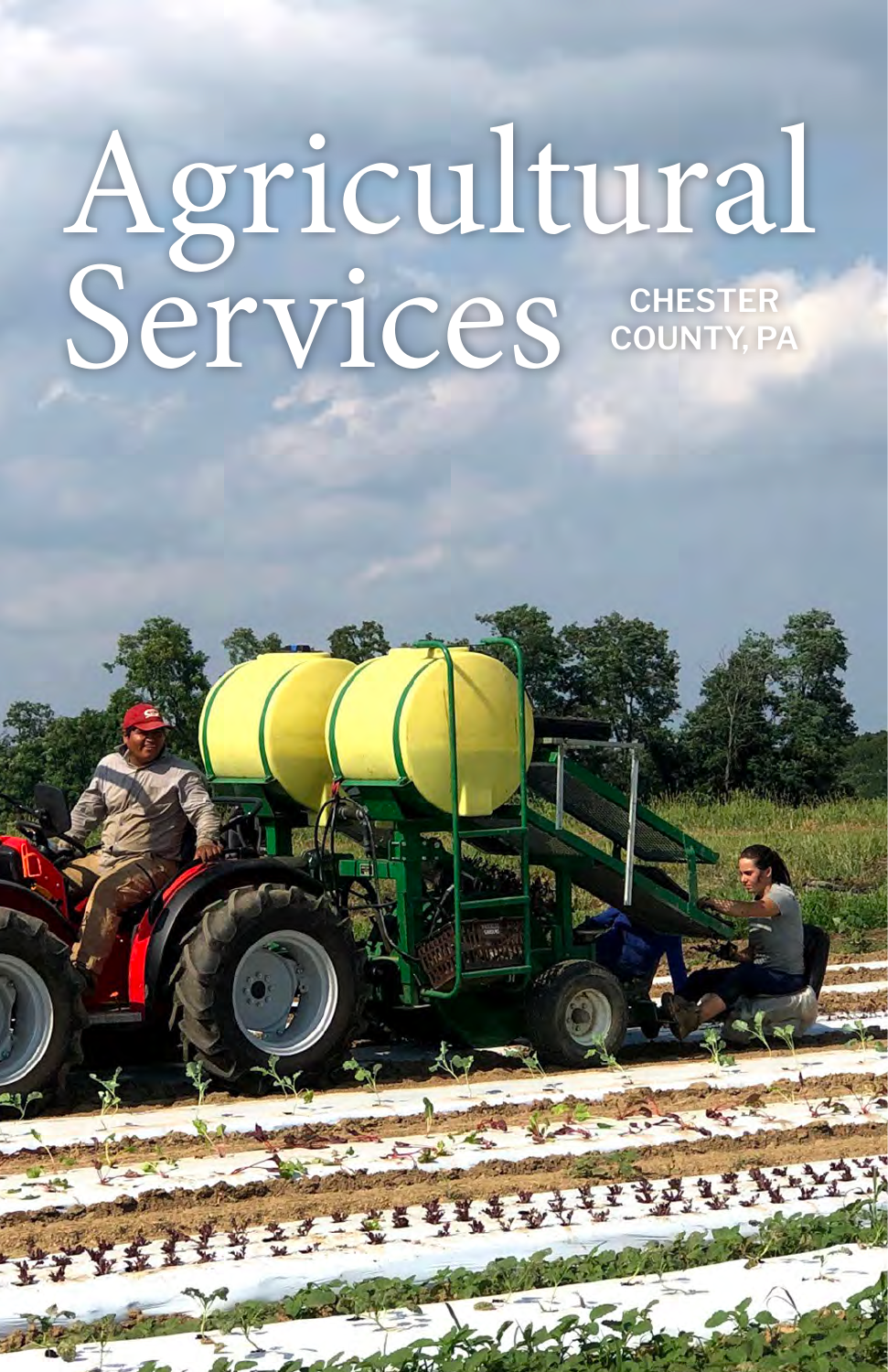

# **Chester County Agricultural Services**

Chester County is committed to preserving, assisting and promoting agriculture. The County offers tax abatement, technical assistance and more to farmers and landowners, and helps inform residents about and connect them to local farm products. The agricultural industry is very important to Chester County as it provides local food, goods and services, and employment opportunities while preserving open space and maintaining the county's agricultural heritage.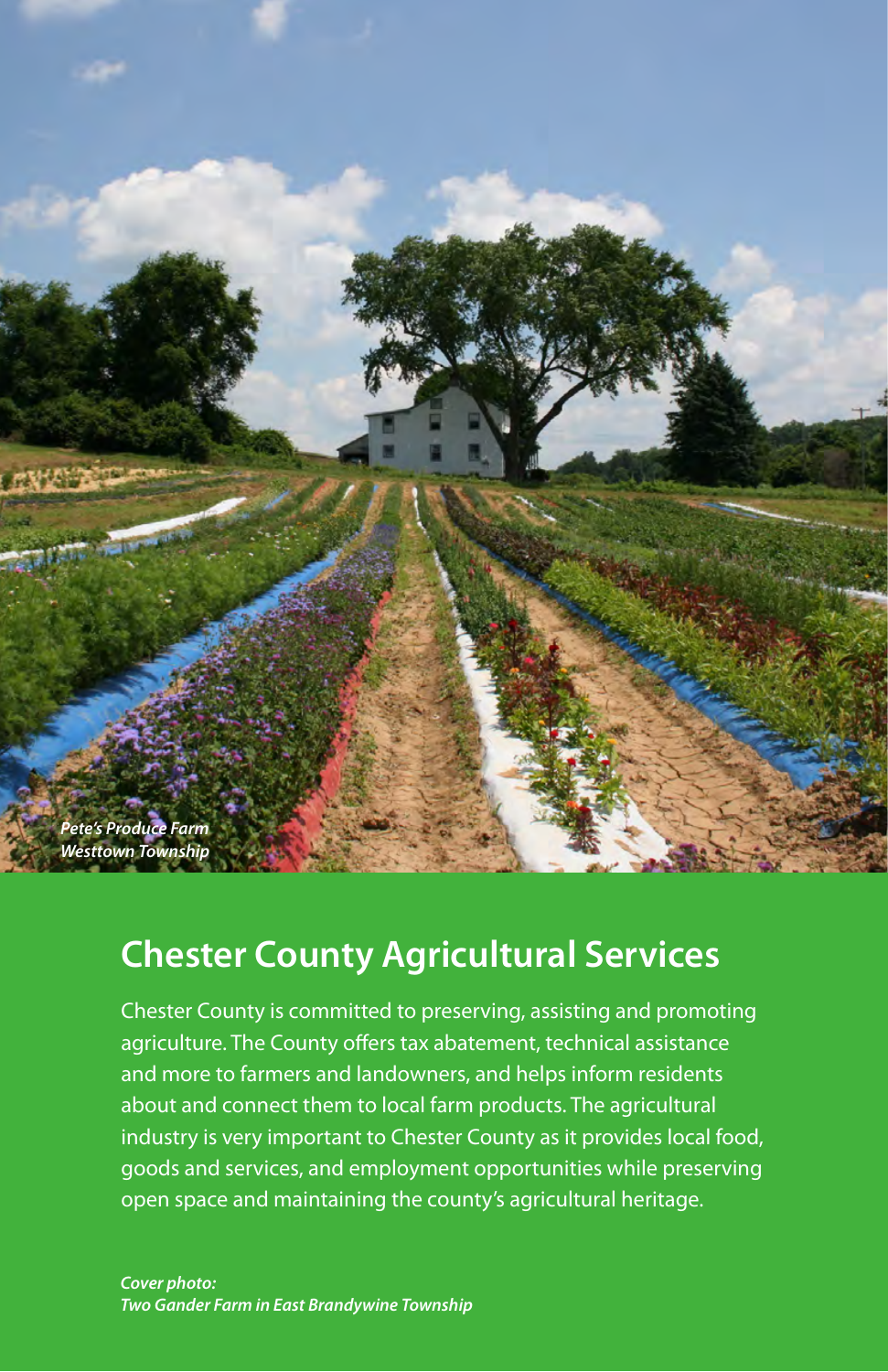

# **Chester County Agricultural Development Council**

The Agricultural Development Council (Ag Council) raises awareness of the economic impact of the local farming industry and promotes excellence in farming. It assists county farmers in marketing their businesses, helps create an environment to attract new farmers, and informs residents and municipal officials about the importance of local agriculture. The Ag Council, through its Ag Task Force, partners with other agricultural service providers and producers to collectively address agricultural issues.

#### [www.chescofarming.org](http://www.chescofarming.org)  [www.chesco/agdev](http://www.chesco/agdev)  610-344-6285 e-mail: adc@chesco.org

## **AGRICULTURAL SERVICES**

**A Guide to Local Farm Products** A printed brochure updated annually to help people find local farm products.

## **Farm and Table Tales**

An on-line consumer series hosted in partnership with a task force.

#### **Excellence Awards**

A Farmer of the Year award and a Distinguished Service to Agriculture award.

**Farming Facts Info Sheets** Information and data on a wide range of topics from Pennsylvania agricultural legislation to raising backyard chickens.

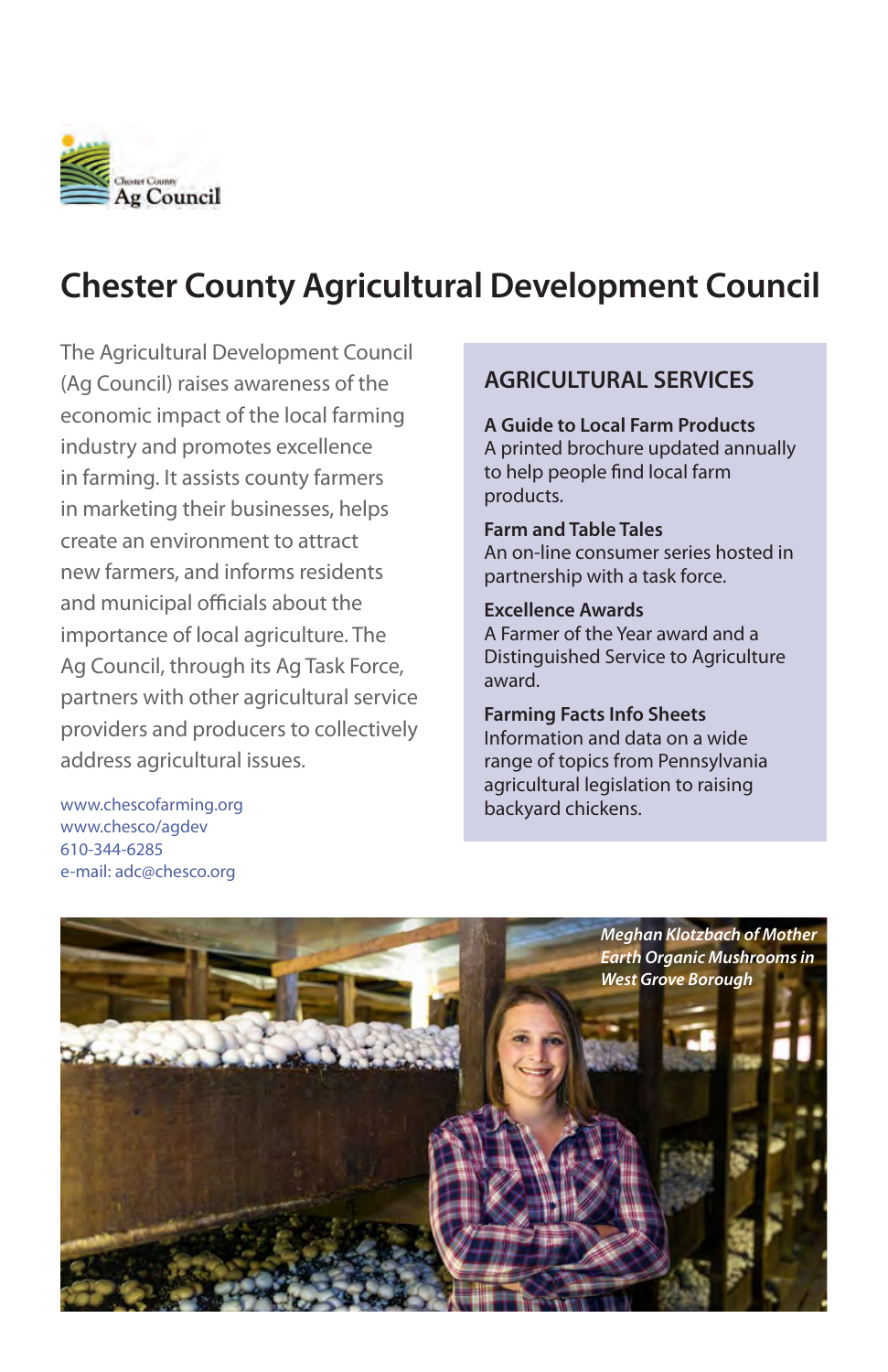

# **Chester County Assessment Office**

The mission of the Assessment Office is to provide real property valuation, tax roll certification and data distribution services to Chester County property owners, taxing authorities and other customers who rely on property data to carry out their business activities.

[www.chesco.org/assessment](http://www.chesco.org/assessment)  610-344-6105

## **AGRICULTURAL SERVICES**

#### **Clean and Green Program**

The Assessment Office administers Act 319, the PA Farmland and Forest Land Assessment Act, commonly referred to as "Clean and Green", that provides tax relief to owners of agricultural parcels greater than 10 acres in area with a minimum gross yearly agricultural income of \$2,000. Land assessment is based on the agricultural use value of the land according to the productivity of the soil.

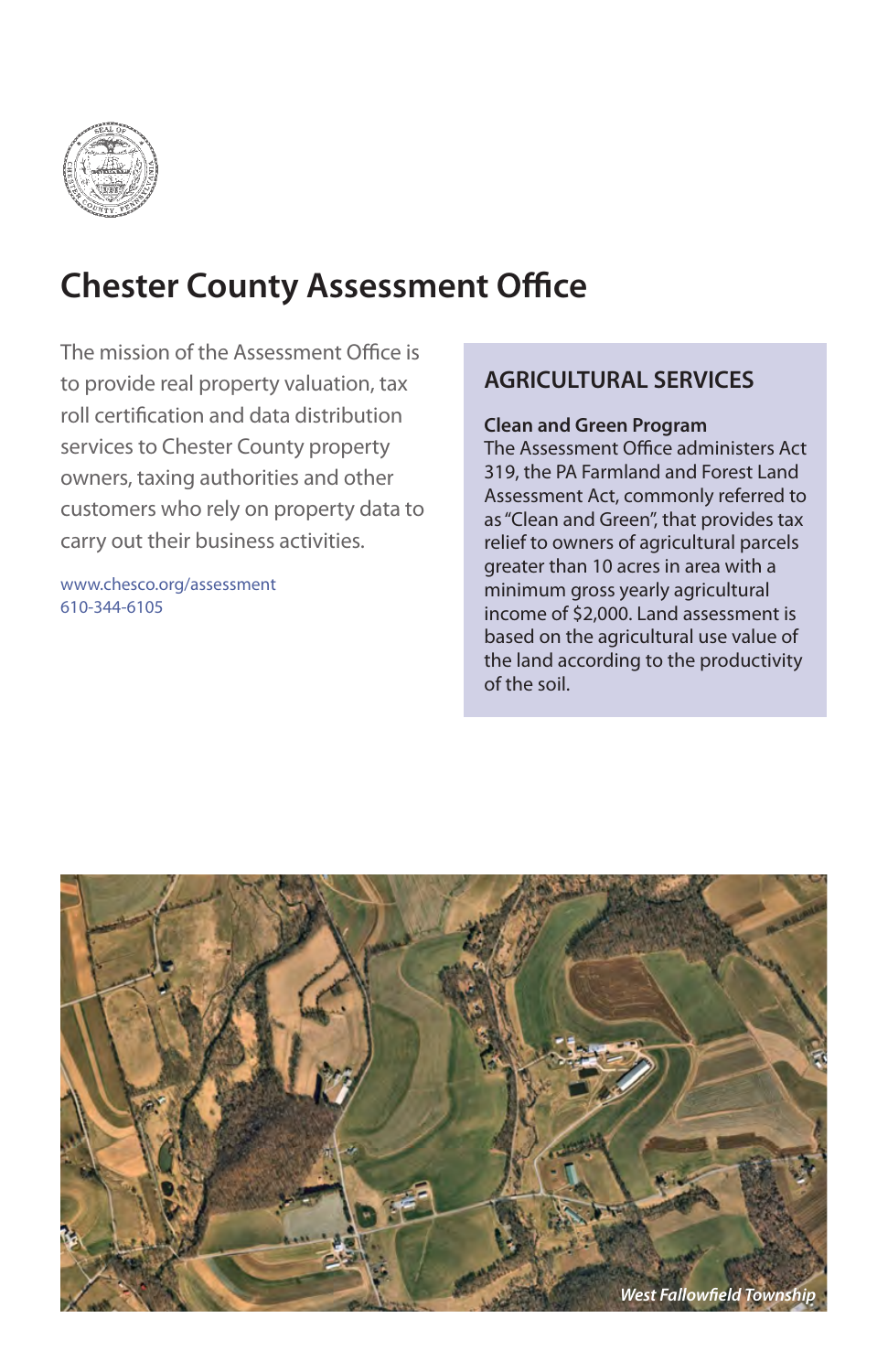

## **Chester County Conservation District**

The Chester County Conservation District's mission is to conserve soil for clean water by promoting sustainable use of natural resources through education and technical assistance. It works with landowners and land users to conserve the natural resources of the county.

[www.chesco.org/Conservation](http://www.chesco.org/Conservation) 610-925-4920 e-mail: ccsoil@chesco.org

## **AGRICULTURAL SERVICES**

**Conservation Planning** Staff works with farmers and

local citizens in developing and implementing conservation programs.

#### **Chesapeake Bay Program**

The District provides technical assistance and design services to farmers within the Chesapeake Bay watershed to help meet Pennsylvania Department of Environmental Protection (DEP) goals.

**Erosion and Sedimentation Control** The District administers the Pennsylvania Chapter 102 Erosion and Sediment Control and National Pollutant Discharge Elimination (NPDES) Permitting Program.

*Paige LaDuca surveying for a stream crossing on a farm in West Sadsbury Township*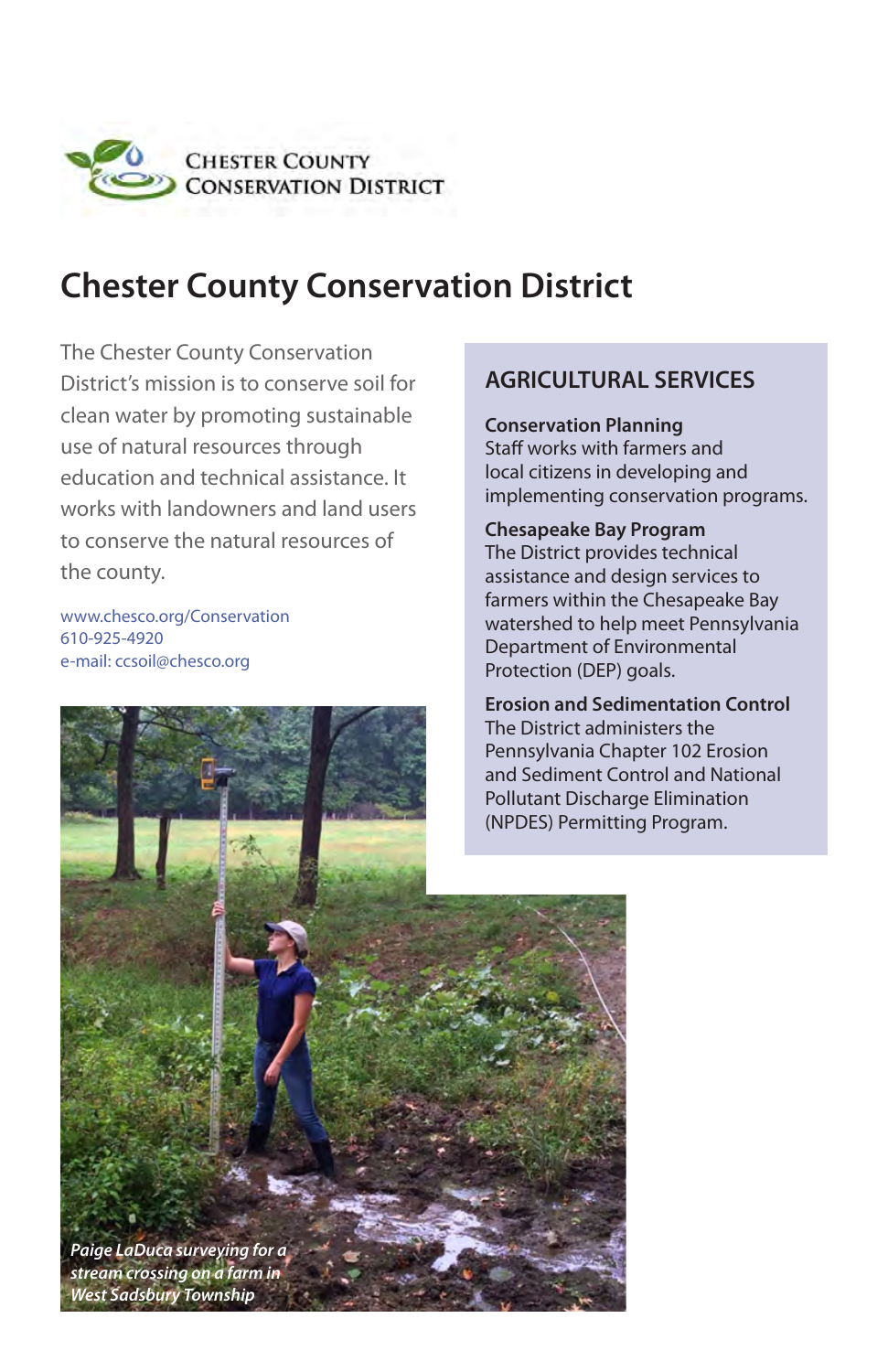

# **Chester County Parks + Preservation**

While the Parks + Preservation Department offers many services related to open space preservation and county park programs, they also work diligently to specifically protect county farmland. Staff and the Agricultural Land Preservation Board (ALPB) work with local landowners and land trust partners through the Commonwealth's Agricultural Conservation Easement Purchase Program and the Chester County Challenge Grant Program to purchase agricultural conservation easements to permanently protect farmland and the important underlying soils. These preservation efforts are intended to ensure the long-term viability of the agricultural industry.

## **AGRICULTURAL SERVICES**

#### **Farmland Protection**

With the Agricultural Land Preservation Board (ALPB), the department works with landowners and land trust partners to permanently protect farmland and the important underlying soils.

#### **Stewardship**

Coordinators provide assistance to landowners and promote the implementation of best management practices on preserved land.

[www.chescoparkspres.org](http://www.chescoparkspres.org) 610-344-5656 e-mail: parkspres@chesco.org

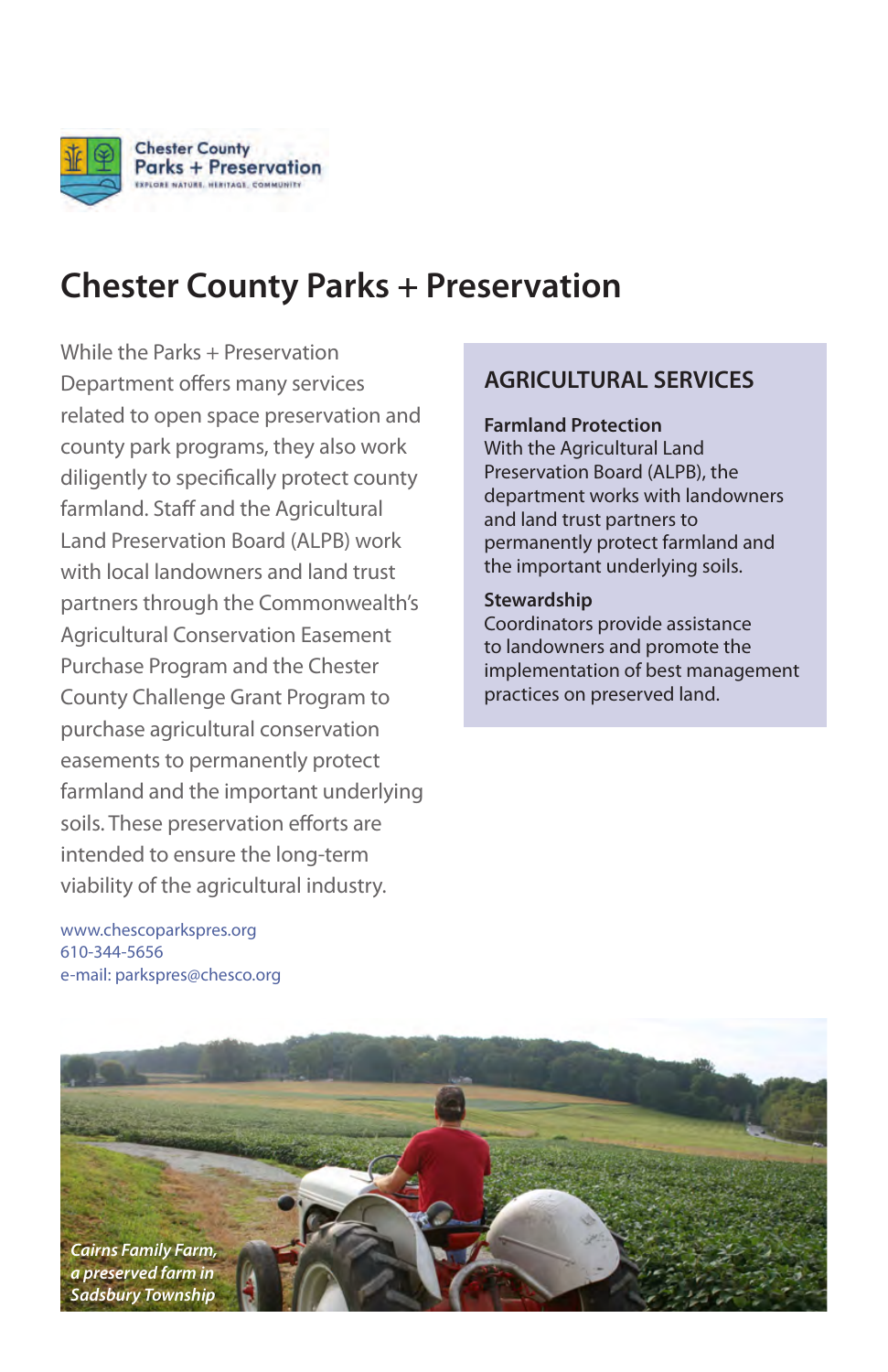

# **Chester County Planning Commission**

The Chester County Planning Commission provides planning services to county municipalities. The Planning Commission is also responsible for developing and updating the county comprehensive plan. Landscapes3, the comprehensive plan adopted in 2018, contains policies for agricultural land preservation and for the industry as an economic driver.

[www.chescoplanning.org](http://www.chescoplanning.org)  610-344-6285 e-mail: planning@chesco.org

### **AGRICULTURAL SERVICES**

#### **Municipal Planning**

Staff can prepare agricultural policies in a municipal comprehensive plan and develop agricultural zoning language and other industry provisions and protections.

#### **Agricultural Security Area (ASA) Program**

Parcels added or removed from a municipality's ASA program are tracked and every seven years a "census" of a municipality's participating parcels is completed.

#### **Planning Tools**

Planning documents and tools are published and maintained on industry topics, such as agricultural easements and farmworker housing.